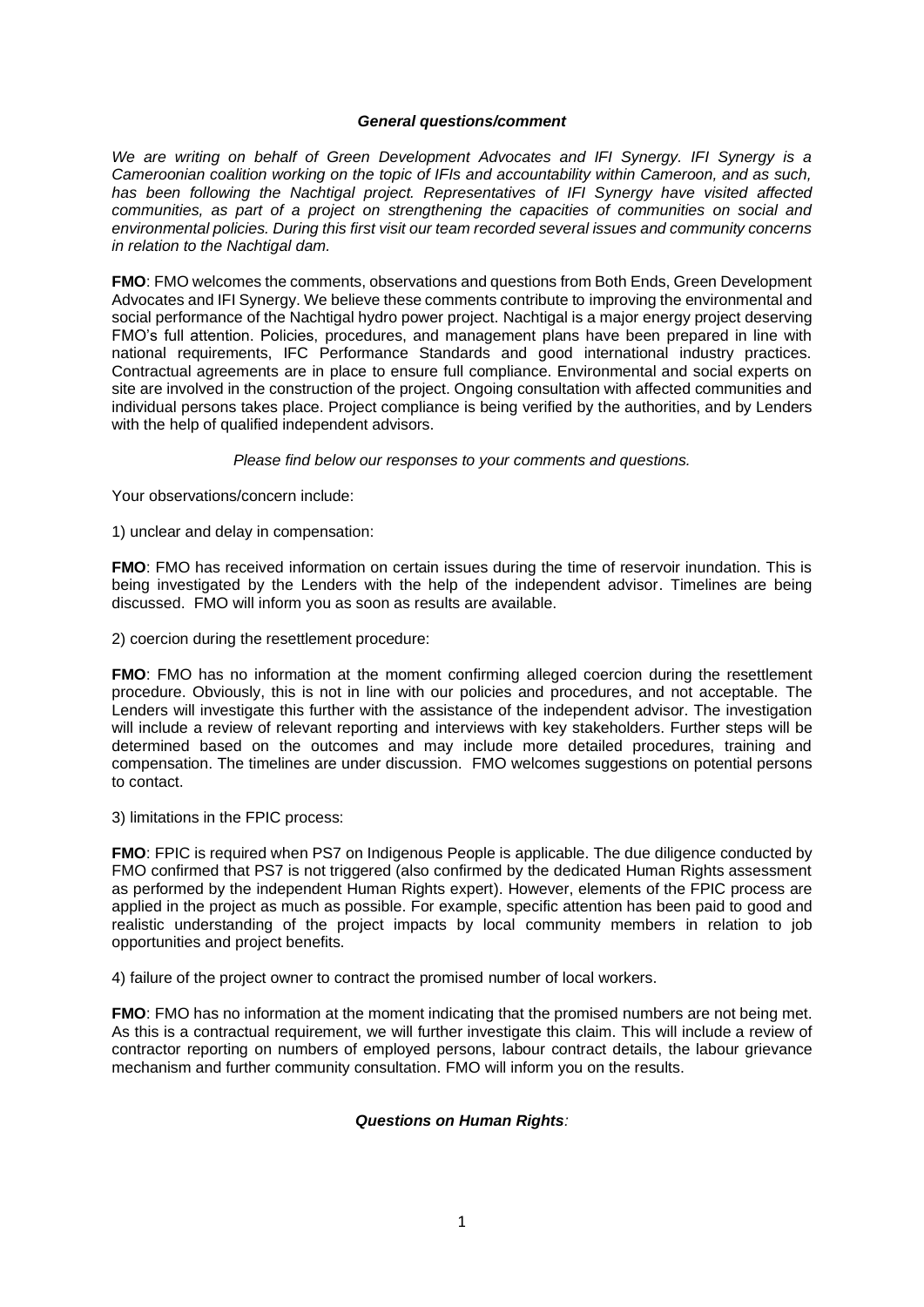## *Since FMO has a clear commitment to human rights we are specifically writing to FMO to understand how FMO implemented their human rights commitments in this particular project where many different funders are involved.*

**Q**: We would appreciate to understand the outcome of FMO's contextual risk assessments in this project. How did FMO conduct the contextual risk assessment? Which actors have been consulted? What exact contextual risks did FMO find in their assessments? If any, what measures have been taken to mitigate these risks?

**FMO**: The due diligence conducted by FMO included an assessment of the contextual risks related to the project. This was done by:

- A review of the upstream Lom Pangar dam environmental and social information (FMO is not involved in the Lom Pangar dam project);
- Discussions with the environmental and social experts of World Bank, IFC and other Development Finance Institutes (like ADF Proparco) with investments in Cameroon and the region;
- A review of internet websites on regional Human Rights issues including dedicated Human Rights NGO's (like Amnesty International);
- Information exchange with the Dutch embassy in Yaounde;
- Consultation with expert institutes like Clingendael, and consultation with FMO's advisors network (independent consultants).

The assessment resulted in specific outcomes like issues on local population affected by Lom Pangar, on the English-speaking minority in Cameroon, on intimidation/freedom of speech, and on pressure on land/water. The findings have been included in the FMO due diligence. The Environmental and Social Action Plan (ESAP) includes specific mitigation actions and activities.

The ESAP also incorporates in the project Environmental and Social Management System (ESMS) and underlying plans. Important elements are the community grievance mechanism, the presence and role of community liaison officers and dedicated project offices open to the public.

**Q**: Has a Human Rights Risk Assessment taken place for this project? If so, what has been the outcome? Which actors have been consulted? What risks were identified? If any, what measures have been taken to mitigate the risk.

**FMO**: FMO reviewed the available environmental and social project information and decided to discuss with the project developer (Client), the national authorities and the other Lenders the options for a dedicated assessment on Human Rights. This was accepted by the Client, and FMO contacted a few Human Rights specialist consultants.

FMO prepared a Terms of Reference (ToR) in August 2017, and a consultant was selected. The ToR included a phased approach, starting with a review of available project documentation, followed by interviews of key persons. The next stage was a site visit including community consultations, followed by a dedicated Human Rights action plan.

The Consultant concluded after the first stage (document review, interviews) that the project was in line with the FMO requirements on Human Rights. Specific salient risks were identified, like on vulnerable groups and on indirect workers (sub-contractor) rights. The project ESAP was modified on these important issues, now including specific mitigation action and activities.

**Q**: What is the early warning system that is in place for risk of oppression or violence?

**FMO**: First of all, neither FMO nor the project do accept any oppression or violence. The project environmental and social Policies and Procedures include several references including the rights of freedom of expression. The project has appointed community liaison officers, who are trained in recognizing the signals. Community meetings are conducted on a regular basis and the meeting notes and reports thereof do not indicate any sign of this.